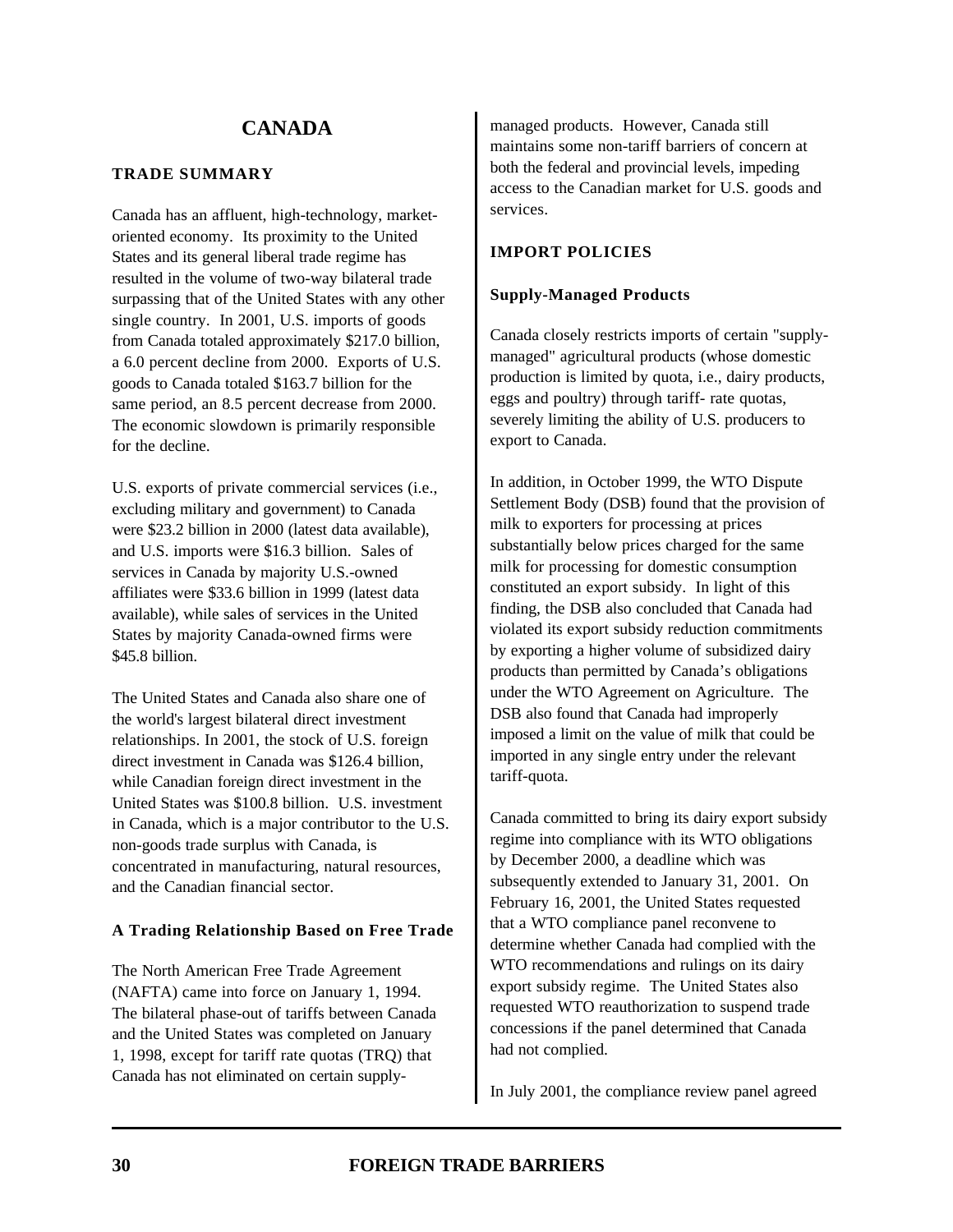with the United States that Canada had not taken the necessary steps to bring its dairy export subsidy program into compliance with WTO agreements. However, Canada appealed that decision, and in December 2001, a WTO Appellate Body overturned the July decision based on a legal technicality. Since the appellate Body did not specifically decide on whether Canada's dairy regime was consistent with its WTO obligations, the United States has requested a second compliance review panel.

The Province of Quebec continues to apply coloring restrictions on dairy margarine. In addition, provincial restrictions on the marketing of butter/margarine blends and imitation dairy products have served to limit and, in certain cases, prohibit the sales of these products into many provinces.

The Canadian Egg Marketing Agency maintains a dual pricing scheme for processed egg products. Under that regime, the domestic Canadian price for shell eggs is maintained at a level substantially above the world price. Producers are also assessed a levy on all eggs sold and a portion of the levy is used to subsidize exports of eggs. This practice artificially increases Canadian exports of egg products at the expense of U.S. exporters.

#### **Horticultural Import Restrictions**

Canada continues to restrict international trade of bulk produce. Importers may request waivers, but Canadian federal and provincial authorities may deny such requests if an equivalent supply is available from domestic sources. In addition, Canadian regulations on fresh fruit and vegetable imports prohibit consignment sales of fresh fruit and vegetables in the absence of a pre-arranged buyer.

#### **Restrictions on U.S. Grain Exports**

U.S. access to the Canadian grain market has

been limited due in part to Canadian varietal controls. Canada requires that each variety of grain be registered and be visually distinguishable. Because U.S. varieties may not be visually distinct, they are not registered in Canada. As a result, U.S. wheat is being sold in Canada as "feed" wheat at sharp price discounts compared to the Canadian varieties.

### **Wine and Spirits**

Market access barriers in several provinces continue to hamper exports of U.S. wine and spirits to Canada. These market access barriers include "cost of service" mark-ups, listings, reference prices and discounting distribution and warehousing policies.

### **The Canadian Wheat Board and State Trading Enterprises**

Despite recent changes in the organization of the Canadian Wheat Board (CWB), the CWB continues to enjoy government-sanctioned monopoly status as well as other privileges that restrict competition. In October 2000, USTR initiated a 12-month investigation of CWB practices in response to an industry petition filed under Section 301 of the Trade Act of 1974.

The United States is committed to using all effective tools available to end the market distorting impact of the CWB's monopoly on the sale and distribution of its wheat around the world. On February 15, 2002, USTR announced several strong initiatives to pursue these objectives. First, USTR will examine taking a possible dispute settlement case against the CWB in the WTO. Second, the Administration will work with the U.S. wheat industry to examine the merits of filing U.S. countervailing duty and antidumping petitions. Third, working with industry, USTR will also identify specific impediments to U.S. wheat entering Canada. Fourth, these short-term actions will be complemented by our position within the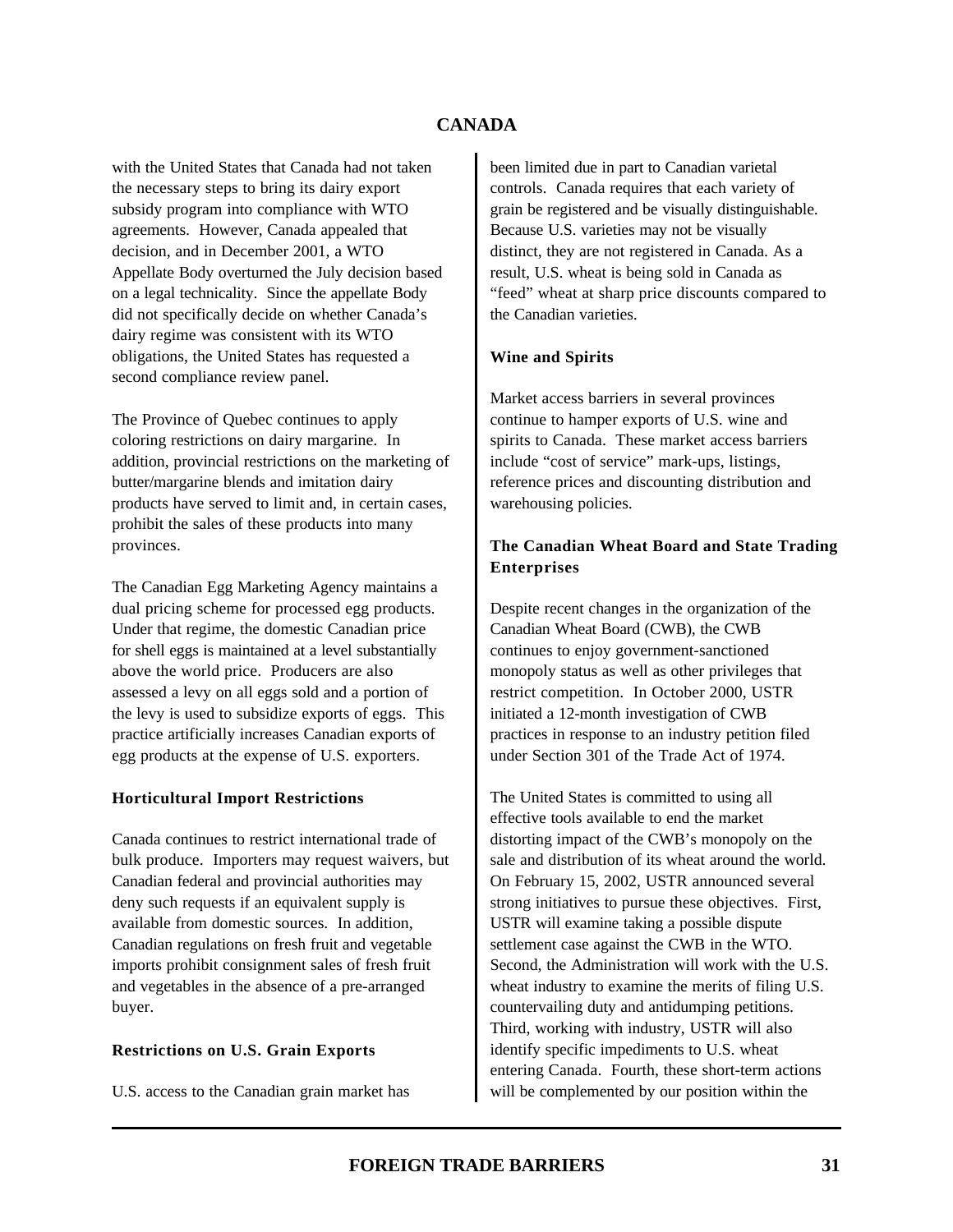Doha Development Agenda calling for the creation of disciplines for State Trading Enterprises (STE's) that would end monopoly rights, establish WTO requirements for notifying acquisition costs, export pricing, and other sales information for single desk exporters, and eliminate the use of government funds or guarantees to support or ensure the financial viability of single desk exporters.

### **Other Policies**

### **Softwood Lumber**

The 1996 U.S.-Canada Softwood Lumber Agreement expired on March 31, 2001. The bilateral agreement was put in place to mitigate the effects of subsidies in several Canadian provinces. Upon expiration of the 1996 Agreement, the U.S. lumber industry filed antidumping and countervailing duty petitions regarding Canadian softwood lumber. Preliminary investigations found both dumping and subsidies, and led to the imposition of preliminary duties. On March 22, 2002, the U.S. Department of Commerce announced its final, company-specific antidumping duties ranging from 2.26 percent to 15.83 percent and a final, country-wide (except for the Maritime provinces) countervailing duty determination of 19.34 percent. These duties will apply if the U.S. International Trade Commission finds that these imports have caused injury to the U.S. industry.

In an effort to find a durable solution as an alternative to litigation, both sides met repeatedly in negotiations during the balance of 2001 and into early 2002. Although both sides continued goodfaith efforts to resolve outstanding differences through March 21, there was (as of late March) still no agreement on a set of reforms in Canada. The United States remains prepared to offer Canadian lumber producers the market access they seek in exchange for implementing marketbased pricing for sales of timber from public lands. However, the provinces did not offer sufficient

commitments to ensure that competitive timber markets would operate in Canada. In the absence of an agreement on basic reforms, the United States will effectively enforce U.S. trade laws to address the U.S. industry's concerns about subsidies to, and dumping of, Canadian softwood lumber.

### **Barriers to Film Exports**

Film classification, for the purpose of theatrical and home video distribution in Canada, is within the exclusive jurisdiction of the provinces. There are presently seven different provincial classification boards to which member companies must submit products destined for theatrical release, five of which also classify products intended for home video distribution.

In addition, the Province of Quebec requires that all video products bear a government issued classification sticker. U.S. exports are burdened by this added regulatory requirement, which results in fewer titles being made available.

The lack of a national classification system and the negative precedent established by the Quebec stickering procedures continues to create significant consumer confusion and administrative expense resulting in fewer U.S. exports.

U.S. exports are also constrained by the Quebec Cinema Act which encourages French language dubbing to be done in Quebec. The Cinema Act limits a company's ability to utilize the most cost effective means to dub a film in French, placing certain distribution restrictions on English language versions of those films that have been dubbed in French outside of the Province of Quebec.

# **STANDARDS, TESTING, LABELING AND CERTIFICATION**

While there rarely are problems with standardsrelated issues at the Federal level, this is not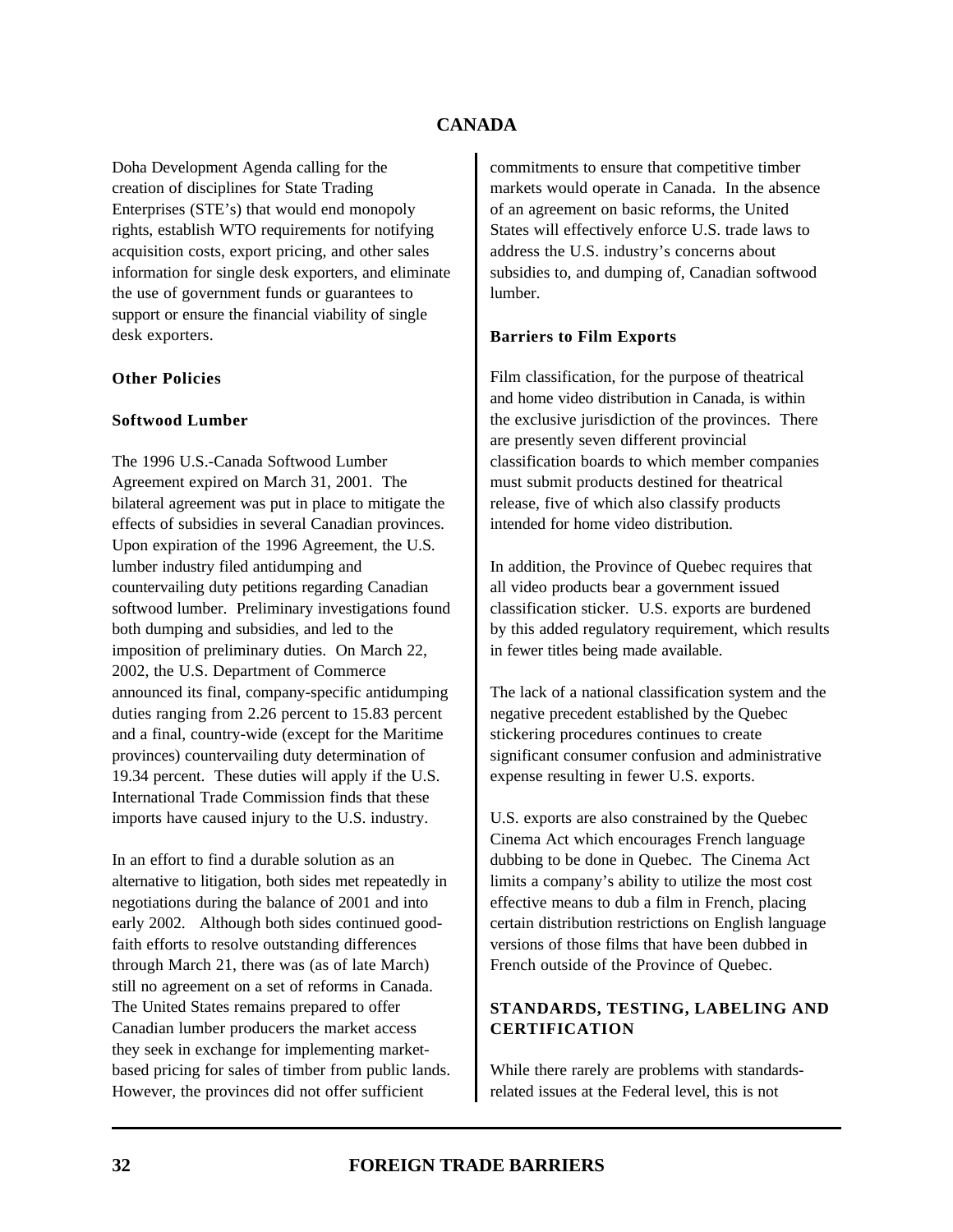always the case at the provincial level. For example, the Ontario Ministry of Environment (MOE) placed a moratorium on the issuance of certificates of approval or permits necessary to utilize equipment that burns used oil. The moratorium went into effect without sufficient notice or a clear justification in March 1998 and has resulted in a loss of revenue for U.S. companies. In addition, some companies in possession of permits can continue to burn used oil and the practice is acceptable in other provinces. The Ontario MOE's moratorium continues to raise serious concerns in the United States.

### **INTELLECTUAL PROPERTY RIGHTS (IPR) PROTECTION**

Canada is a member of the World Intellectual Property Organization (WIPO), and adheres to a number of international agreements, including the Paris Convention for the Protection of Industrial Property (1971), the Berne Convention for the Protection of Literary and Artistic Works (1971), and the 1952 Universal Copyright Convention (UCC). These two agreements require that Canada provide national treatment with respect to intellectual property rights. Canada is also a signatory of the WIPO Copyright Treaty and the WIPO Performances and Phonograms Treaty, which set the standards for intellectual property protection in the digital environment. The United States has ratified both treaties and would like Canada to do the same. While Canada was a strong supporter of both treaties, which led to it becoming a signatory, intense lobbying by Canadian broadcasters and Provincial Education Ministers has prevented Canadian ratification.

Canada's Copyright Act contains two provisions under which Canada applies reciprocal rather than national treatment. The first provision is for the payment of a neighboring rights royalty to be made by broadcasters to artists. Under Canadian law, those payments are only guaranteed to artists from countries that are signatories of the 1961 Rome

Convention. The United States is not a signatory of the Convention, and it is not yet clear whether U.S. artists will receive national treatment in the distribution of these royalties. The second provision is for the payment of a levy by manufacturers and importers of blank analog and digital tapes and diskettes to artists from countries that provide an equivalent payment to Canadian artists. Canada's copyright law stipulates this reciprocity criterion in distribution of the blank tape levy to foreign artists. The United States does not impose a levy on analog tape, only on digital audio recording media, with proceeds distributed to applicable artists, including Canadians.

The United States perceives Canada's reciprocity requirement for both the neighboring rights royalty and the blank tape levy as denying national treatment to U.S. copyright holders. Consequently, USTR has placed Canada on its Special 301 "Watch List." While Canada may grant some or all of the benefits of the regime to other countries, if it considers that such countries grant or have undertaken to grant equivalent rights to Canadians, Canada has yet to announce a determination with regard to the United States.

Canada's border enforcement measures have been the target of criticism by American intellectual property owners who express concern with the low rate of prosecution arising from counterfeit goods seizures. Deficiencies in border enforcement are compounded by the failure, or lack of resources of law enforcement authorities to conduct follow-up investigations of many illegal import cases.

The United States is also monitoring Canadian policies with respect to patent and data protections. Canadian patent protection has improved following two WTO cases in which Canada agreed to, among other things, amend its patent law to provide 20-year patent protection to all patents filed before October 1989. Canada also has eliminated its regulations allowing generic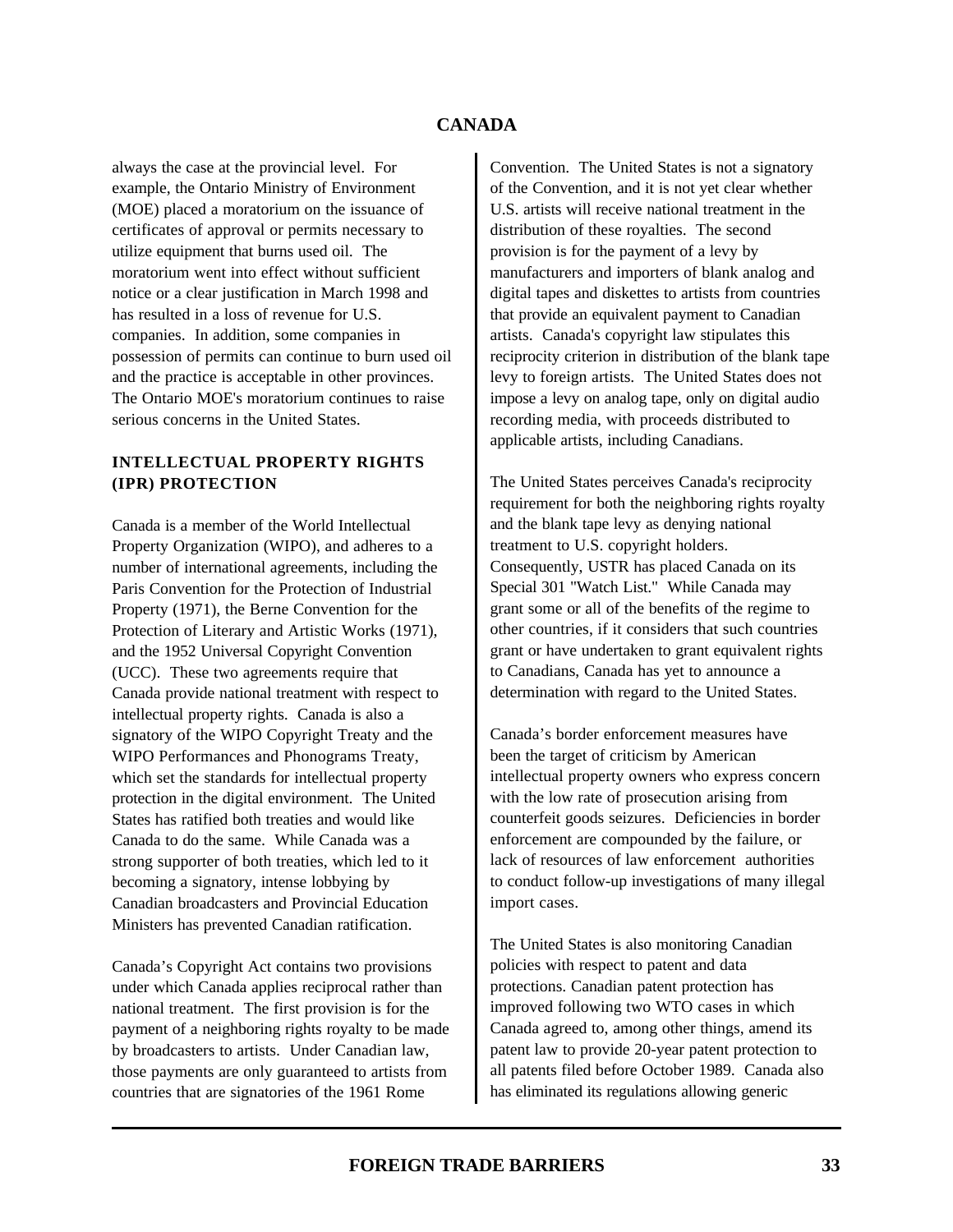manufacturers to stockpile pharmaceuticals before a patent expires. However, Canadian enforcement of its TRIPS obligations continues to be a source of concern. Although Canada has statutory data protection, several judicial rulings have cast doubt on how well these protections are being enforced as required by TRIPS article 39.3. In addition to this perceived discrepancy between the standard applied by Canadian courts and that provided under the TRIPS and the NAFTA, Canada apparently is failing to apply its "linkage regulations" effectively. Such regulations require that Health Canada determine if the marketing of generic pharmaceuticals infringe on existing namebrand patents.

### **SERVICES BARRIERS**

#### **Broadcasting**

The Broadcasting Act lists among its objectives, "to safeguard, enrich and strengthen the cultural, political, social and economic fabric of Canada." The federal broadcasting regulator, the Canadian Radio Television and Telecommunications Commission (CRTC), is charged with implementing this policy. The CRTC requires that for Canadian conventional, over-the-air broadcasters, Canadian programs make up 60 percent of television broadcast time overall and 50 percent during evening hours (6 p.m. to midnight). It also requires that 35 percent of popular musical selections broadcast on radio should qualify as "Canadian" under a Canadian Governmentdetermined points system. For cable TV and direct to home (DTH) broadcast services, a preponderance (more than 50 percent) of the channels received by subscribers must be Canadian programming services. For other services, such as specialty television and pay audio services, the required percentage of Canadian content varies according to the nature of the service.

Under previous CRTC policy, in cases where a

Canadian service was licensed in a format competitive with that of an authorized non-Canadian service, the Commission could resolve the license of the non-Canadian service, if the new Canadian applicant requested it to do so. This policy led to one "de-listing" in 1995, and has deterred potential new entrants from attempting to enter the Canadian market. In July 1997, the CRTC announced that it would no longer be "disposed" to take such action. Nonetheless, Canadian licensees may still appeal the listing of a non-Canadian service which is thought to compete with a Canadian pay or specialty service, and the CRTC will consider removing existing non-Canadian services from the list if they change format so as to compete with a Canadian pay or specialty service.

#### **Basic Telecommunications Services**

Under the terms of the WTO Agreement on Basic Telecommunications Services, Canada's commitments permit foreign firms to provide local, long distance, and international services through any means of technology, on a facilities or resale basis. However, Canada retained a 46.7 percent limit on foreign ownership for all services except fixed satellite services and submarine cables. In addition, Canada also retained a requirement for "Canadian control" of basic telecommunications facilities which stipulates that at least 80 percent of the members of a board of directors must be Canadian citizens. These restrictions prevent global telecommunications service providers from managing and operating much of their own telecommunications facilities in Canada. In addition, these restrictions deny foreign providers certain regulatory benefits only available to facilities-based carriers (i.e., unrestricted access to unbundled network elements and certain bottleneck facilities).

Canada has revised its universal service system. Previously, contributions to universal service funds were based upon on a per-minute assessment.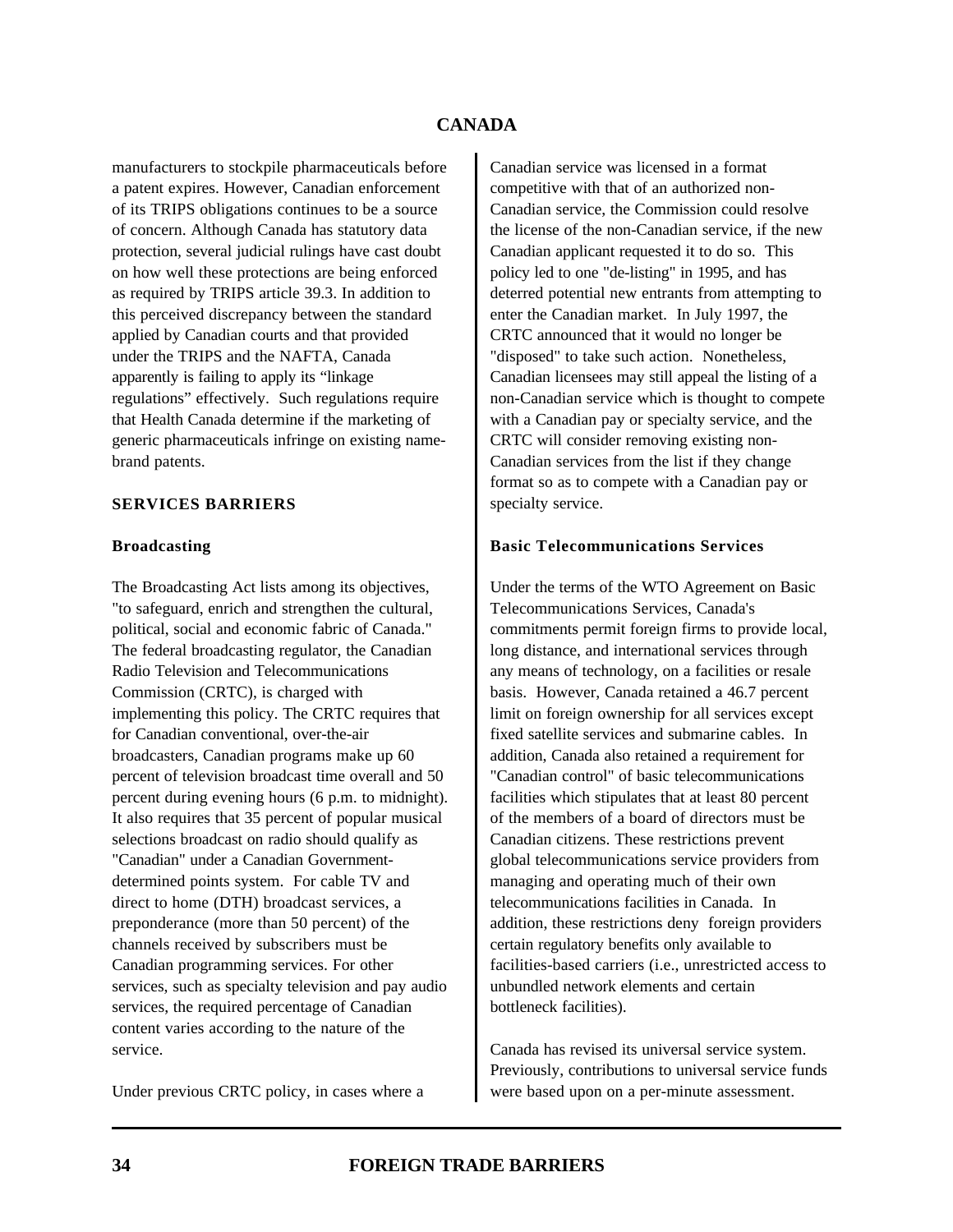This system potentially overcompensated incumbent local suppliers, who also competed in the long-distance sector. The Canadian regulator, CRTC, established rules for a more competitivelyneutral collection system as of January 1, 2001.

### **INVESTMENT BARRIERS**

#### **General Establishment Restrictions**

Under the Investment Canada Act, the Broadcasting Act, the Telecommunications Act and standing Canadian regulatory policy, Canada maintains restrictions which inhibit new or expanded foreign investment in the energy, publishing, telecommunications, transportation, film, music, broadcasting, and cable television sectors.

### **Investment Canada Act**

The Investment Canada Act (ICA) is intended to regulate foreign investment in Canada. The Government of Canada reviews the direct or indirect acquisition by a non-Canadian of an existing Canadian business of substantial size (as defined below). It also reviews the specific acquisition of an existing Canadian business or establishment of a new Canadian business by a non-Canadian in designated types of business activity relating to Canada's cultural, heritage or national identity (as described below) where the federal government has authorized such review as being in the public interest. The Government of Canada must be notified of any investment by a non-Canadian to:

- < establish a new Canadian business (regardless of size); or
- < acquire direct control of any existing Canadian business which either has assets of C\$5 million or more or is in a business that is identified by regulation to be culturally sensitive or in uranium production, financial services or

transportation services; or

< acquire the indirect control of any existing Canadian business, the assets of which exceed C\$50 million in value in a noncultural business, or between C\$5 million and C\$50 million in a cultural business.

The C\$5 million threshold was increased to C\$209 million beginning in 2001 in cases where the country of the acquiring non-Canadian investor is a member of the World Trade Organization (WTO). In addition, there is no review process applicable to an *indirect* acquisition of a Canadian business by a non-Canadian whose country is a member of the WTO. The reviewing authority is the Department of Canadian Heritage in the case of investments related to cultural industries, and the Department of Industry in other cases. In practice, Canada has allowed most transactions to proceed, though in some instances only after compliance by the applicant with certain undertakings. The ICA sets strict time limits within which the reviewing authority must respond, in an effort to ensure that the legislation does not unduly delay any investment in Canada.

### **Publishing Policy**

Since January 1992, Canadian book publishing and distribution firms that would transfer to foreign ownership as a result of an indirect acquisition need not be divested to Canadians, but the foreign investor must negotiate specific commitments to promote Canadian publishing. Foreign investors may directly acquire Canadian book firms under limited circumstances. Under an agreement on periodicals reached with the United States in May 1999, Canada permits 100 percent foreign ownership of businesses to publish, distribute and sell periodicals. However, direct acquisition by foreign investors of existing Canadian-owned businesses continues to be prohibited.

#### **Film Industry Investment**